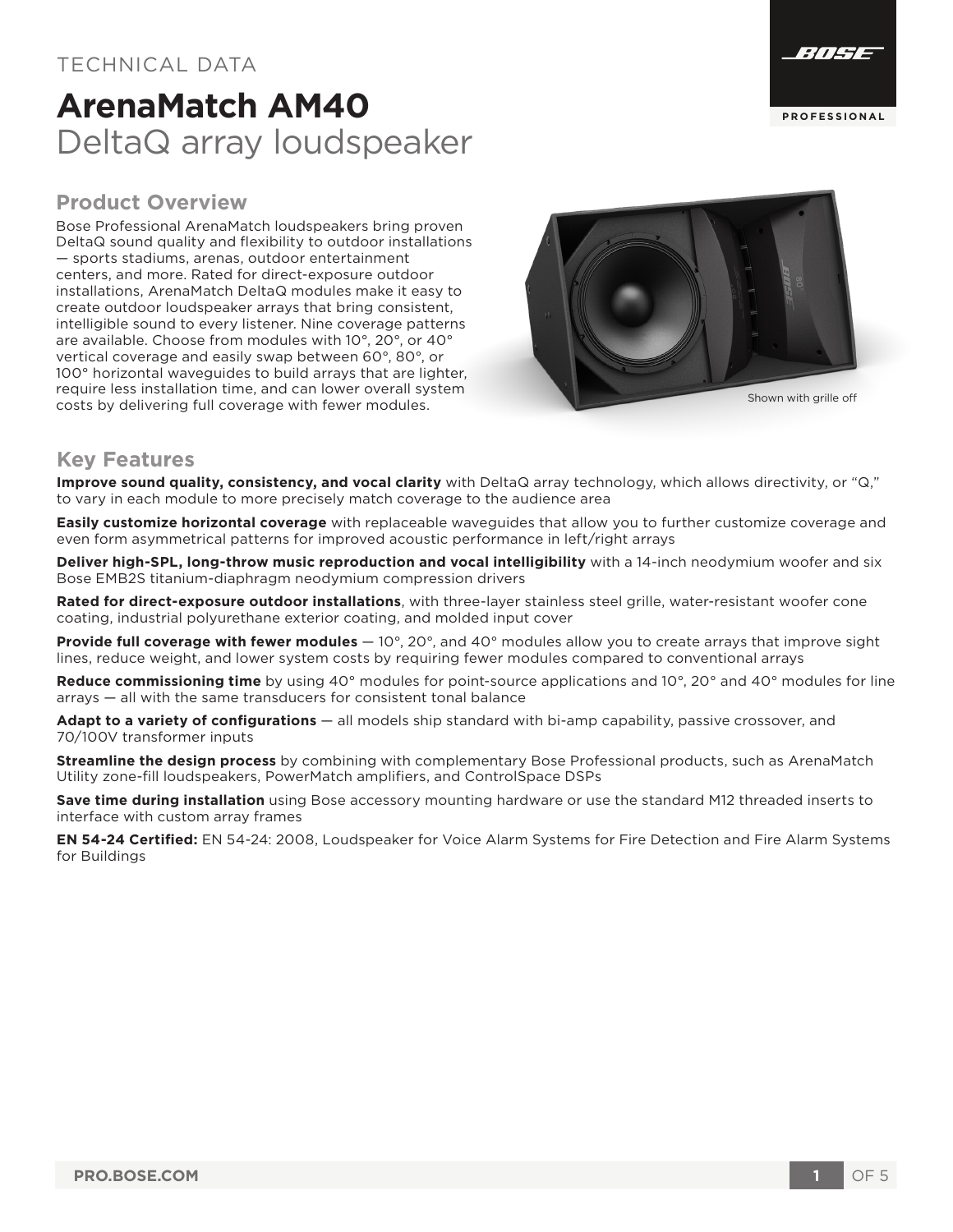# **Technical Specifications**

| <b>ArenaMatch AM40</b><br>DeltaQ array loudspeaker                                                                                                                                                                                                                                                                                                                                                                                                                                                                                                                                                                                                                        |                                                                                                                                                                                                                                                |           |                      |                      |           |                            |          |                      |                                   |  |
|---------------------------------------------------------------------------------------------------------------------------------------------------------------------------------------------------------------------------------------------------------------------------------------------------------------------------------------------------------------------------------------------------------------------------------------------------------------------------------------------------------------------------------------------------------------------------------------------------------------------------------------------------------------------------|------------------------------------------------------------------------------------------------------------------------------------------------------------------------------------------------------------------------------------------------|-----------|----------------------|----------------------|-----------|----------------------------|----------|----------------------|-----------------------------------|--|
| <b>Technical Specifications</b>                                                                                                                                                                                                                                                                                                                                                                                                                                                                                                                                                                                                                                           |                                                                                                                                                                                                                                                |           |                      |                      |           |                            |          |                      |                                   |  |
| <b>Single Module Performance</b>                                                                                                                                                                                                                                                                                                                                                                                                                                                                                                                                                                                                                                          |                                                                                                                                                                                                                                                |           |                      |                      |           |                            |          |                      |                                   |  |
| Frequency Response (-3 dB) <sup>1</sup>                                                                                                                                                                                                                                                                                                                                                                                                                                                                                                                                                                                                                                   | 65 Hz to 16 kHz                                                                                                                                                                                                                                |           |                      |                      |           |                            |          |                      |                                   |  |
| Frequency Range (-10 dB)                                                                                                                                                                                                                                                                                                                                                                                                                                                                                                                                                                                                                                                  | 55 Hz to 18 kHz                                                                                                                                                                                                                                |           |                      |                      |           |                            |          |                      |                                   |  |
| Nominal Coverage Pattern (H × V)                                                                                                                                                                                                                                                                                                                                                                                                                                                                                                                                                                                                                                          | $60^{\circ}$ × 40° (AM40/60) or 80° × 40° (AM40/80) or 100° × 40° (AM40/100)                                                                                                                                                                   |           |                      |                      |           |                            |          |                      |                                   |  |
| Recommended High-pass Filter                                                                                                                                                                                                                                                                                                                                                                                                                                                                                                                                                                                                                                              | 60 Hz with minimum 12 dB / octave                                                                                                                                                                                                              |           |                      |                      |           |                            |          |                      |                                   |  |
| Crossover                                                                                                                                                                                                                                                                                                                                                                                                                                                                                                                                                                                                                                                                 | 950 Hz internal passive or external bi-amp (Bose ControlSpace presets)                                                                                                                                                                         |           |                      |                      |           |                            |          |                      |                                   |  |
| 70V/100V transformer tap settings                                                                                                                                                                                                                                                                                                                                                                                                                                                                                                                                                                                                                                         | 70V: 100W, 200W, 400W; 100V: 200W, 400W                                                                                                                                                                                                        |           |                      |                      |           |                            |          |                      |                                   |  |
|                                                                                                                                                                                                                                                                                                                                                                                                                                                                                                                                                                                                                                                                           | Bose Extended Lifecycle Test <sup>2</sup><br>AES Transducer Test <sup>3</sup>                                                                                                                                                                  |           |                      |                      |           |                            |          |                      |                                   |  |
|                                                                                                                                                                                                                                                                                                                                                                                                                                                                                                                                                                                                                                                                           | LF (bi-amp)                                                                                                                                                                                                                                    |           | HF (bi-amp)          | <b>Low-Z Passive</b> |           | LF (bi-amp)<br>HF (bi-amp) |          | <b>Low-Z Passive</b> |                                   |  |
| Power Handling, long-term continuous                                                                                                                                                                                                                                                                                                                                                                                                                                                                                                                                                                                                                                      | 600 W                                                                                                                                                                                                                                          |           | 150 W                | 750 W                |           | 1000 W                     | 250 W    |                      | 1250 W                            |  |
| Power Handling, peak                                                                                                                                                                                                                                                                                                                                                                                                                                                                                                                                                                                                                                                      | 2400 W                                                                                                                                                                                                                                         |           | 600 W                | 3000 W               |           | 4000 W<br>1000 W           |          | 5000 W               |                                   |  |
|                                                                                                                                                                                                                                                                                                                                                                                                                                                                                                                                                                                                                                                                           |                                                                                                                                                                                                                                                |           | AM40/60              | AM40/80              |           |                            | AM40/100 |                      |                                   |  |
|                                                                                                                                                                                                                                                                                                                                                                                                                                                                                                                                                                                                                                                                           | LF.                                                                                                                                                                                                                                            | <b>HF</b> | <b>Low-Z Passive</b> | LF                   | <b>HF</b> | <b>Low-Z Passive</b>       | LF       | <b>HF</b>            | <b>Low-Z Passive</b>              |  |
| Sensitivity (SPL $/1$ W @ 1 m) $^{4}$                                                                                                                                                                                                                                                                                                                                                                                                                                                                                                                                                                                                                                     | 94 dB                                                                                                                                                                                                                                          | 103 dB    | 98 dB                | 94 dB                | 102 dB    | 97 dB                      | 94 dB    | 101 dB               | 96 dB                             |  |
| Calculated max. SPL @ 1 m (Bose<br>power test) <sup>5</sup>                                                                                                                                                                                                                                                                                                                                                                                                                                                                                                                                                                                                               | 122 dB                                                                                                                                                                                                                                         | 125 dB    | 127 dB               | 122 dB               | 124 dB    | 126 dB                     | 122 dB   | 123 dB               | 125 dB                            |  |
| Calculated max. SPL @ 1 m (2-hour<br>power test)                                                                                                                                                                                                                                                                                                                                                                                                                                                                                                                                                                                                                          | 124 dB                                                                                                                                                                                                                                         | 127 dB    | 129 dB               | 124 dB               | 126 dB    | 128 dB                     | 124 dB   | 125 dB               | 127 dB                            |  |
| Calculated max. SPL @ 1 m (Bose power<br>test), peak                                                                                                                                                                                                                                                                                                                                                                                                                                                                                                                                                                                                                      | 128 dB                                                                                                                                                                                                                                         | 131 dB    | 133 dB               | 128 dB               | 130 dB    | 132 dB                     | 128 dB   | 129 dB               | 131 dB                            |  |
| Calculated max. SPL $@1m$ (2-hour power<br>test), peak                                                                                                                                                                                                                                                                                                                                                                                                                                                                                                                                                                                                                    | 130 dB                                                                                                                                                                                                                                         | 133 dB    | 135 dB               | 130 dB               | 132 dB    | 134 dB                     | 130 dB   | 131 dB               | 133 dB                            |  |
|                                                                                                                                                                                                                                                                                                                                                                                                                                                                                                                                                                                                                                                                           |                                                                                                                                                                                                                                                |           |                      |                      |           |                            |          |                      |                                   |  |
| Certifications                                                                                                                                                                                                                                                                                                                                                                                                                                                                                                                                                                                                                                                            | EN 54-24 Certified: EN 54-24: 2008, Loudspeaker for Voice Alarm Systems for Fire Detection and Fire Alarm<br>Systems for Buildings, refer to the ArenaMatch DeltaQ Array Loudspeaker Installation Guide AM814939 Rev.<br>01 for specifications |           |                      |                      |           |                            |          |                      |                                   |  |
| <b>Transducers</b>                                                                                                                                                                                                                                                                                                                                                                                                                                                                                                                                                                                                                                                        |                                                                                                                                                                                                                                                |           |                      |                      |           |                            |          |                      |                                   |  |
| Low Frequency                                                                                                                                                                                                                                                                                                                                                                                                                                                                                                                                                                                                                                                             | 1 × Bose LF14 neodymium 14-inch woofer (4-inch voice coil)                                                                                                                                                                                     |           |                      |                      |           |                            |          |                      |                                   |  |
| <b>High Frequency</b>                                                                                                                                                                                                                                                                                                                                                                                                                                                                                                                                                                                                                                                     | 6 × Bose EMB2S titanium-diaphragm, neodymium compression drivers (2-inch voice coil)                                                                                                                                                           |           |                      |                      |           |                            |          |                      |                                   |  |
| Nominal Impedance                                                                                                                                                                                                                                                                                                                                                                                                                                                                                                                                                                                                                                                         | Passive: $8 \Omega / Bi$ -amp: $8 \Omega + 8 \Omega$                                                                                                                                                                                           |           |                      |                      |           |                            |          |                      |                                   |  |
| <b>Physical</b>                                                                                                                                                                                                                                                                                                                                                                                                                                                                                                                                                                                                                                                           |                                                                                                                                                                                                                                                |           |                      |                      |           |                            |          |                      |                                   |  |
| <b>Enclosure Material</b>                                                                                                                                                                                                                                                                                                                                                                                                                                                                                                                                                                                                                                                 | Exterior-grade birch plywood                                                                                                                                                                                                                   |           |                      |                      |           |                            |          |                      |                                   |  |
| Finish                                                                                                                                                                                                                                                                                                                                                                                                                                                                                                                                                                                                                                                                    | Two-part polyurea coating, black                                                                                                                                                                                                               |           |                      |                      |           |                            |          |                      |                                   |  |
| Grille                                                                                                                                                                                                                                                                                                                                                                                                                                                                                                                                                                                                                                                                    | Powder-coated perforated stainless steel, acoustic foam, stainless steel mesh                                                                                                                                                                  |           |                      |                      |           |                            |          |                      |                                   |  |
| Environmental <sup>6</sup>                                                                                                                                                                                                                                                                                                                                                                                                                                                                                                                                                                                                                                                | Rated for direct-exposure outdoor installations (IP55 per EN60529; IP33C per EN54-24)                                                                                                                                                          |           |                      |                      |           |                            |          |                      |                                   |  |
| Connectors                                                                                                                                                                                                                                                                                                                                                                                                                                                                                                                                                                                                                                                                | Barrier strips: passive in/through, bi-amp, and 70V/100V, with cover                                                                                                                                                                           |           |                      |                      |           |                            |          |                      |                                   |  |
| Suspension/Mounting                                                                                                                                                                                                                                                                                                                                                                                                                                                                                                                                                                                                                                                       | 8 × M12 non-stainless steel threaded inserts (4 per side); 2 × M10 stainless steel threaded inserts (1 per side); 2 × M6<br>stainless steel threaded inserts (1 per side); 1 × M10 stainless steel threaded insert, rear safety connection     |           |                      |                      |           |                            |          |                      |                                   |  |
| Dimensions $(H \times W \times D)$ - millimeters                                                                                                                                                                                                                                                                                                                                                                                                                                                                                                                                                                                                                          | 489 × 783 × 400 mm (19.3 × 30.8 × 15.8 in)                                                                                                                                                                                                     |           |                      |                      |           |                            |          |                      |                                   |  |
| Net Weight                                                                                                                                                                                                                                                                                                                                                                                                                                                                                                                                                                                                                                                                | 34.9 kg (77 lb)                                                                                                                                                                                                                                |           |                      |                      |           |                            |          |                      |                                   |  |
| Shipping Weight                                                                                                                                                                                                                                                                                                                                                                                                                                                                                                                                                                                                                                                           | 42.2 kg (93 lb)                                                                                                                                                                                                                                |           |                      |                      |           |                            |          |                      |                                   |  |
| Accessories                                                                                                                                                                                                                                                                                                                                                                                                                                                                                                                                                                                                                                                               | U-bracket, array suspension kits, waveguide kits                                                                                                                                                                                               |           |                      |                      |           |                            |          |                      |                                   |  |
| <b>Product codes</b>                                                                                                                                                                                                                                                                                                                                                                                                                                                                                                                                                                                                                                                      |                                                                                                                                                                                                                                                |           |                      |                      |           |                            |          |                      |                                   |  |
| 794042-6680                                                                                                                                                                                                                                                                                                                                                                                                                                                                                                                                                                                                                                                               | ARENAMATCH AM40/80 OUTDOOR LDSPKR 80x40                                                                                                                                                                                                        |           |                      |                      |           |                            |          |                      |                                   |  |
| 794042-3380                                                                                                                                                                                                                                                                                                                                                                                                                                                                                                                                                                                                                                                               | ARENAMATCH AM40/60 OUTDOOR LDSPKR 60x40                                                                                                                                                                                                        |           |                      |                      |           |                            |          |                      |                                   |  |
| 794042-8880                                                                                                                                                                                                                                                                                                                                                                                                                                                                                                                                                                                                                                                               | ARENAMATCH AM40/100 OUTDOOR LDSPKR 100x40                                                                                                                                                                                                      |           |                      |                      |           |                            |          |                      |                                   |  |
| <b>Footnotes</b>                                                                                                                                                                                                                                                                                                                                                                                                                                                                                                                                                                                                                                                          |                                                                                                                                                                                                                                                |           |                      |                      |           |                            |          |                      |                                   |  |
| (1) Frequency response and range measured on-axis in anechoic environment with recommended bandpass and EQ. Frequency response graphs display SPL axis<br>with O dB line referenced to sensitivity SPL value.<br>(2) Bose extended-lifecycle test using pink noise filtered to meet IEC268-5, 6-dB crest factor, 500-hour duration.<br>(3) AES standard 2-hour duration with IEC system noise.<br>(4) Sensitivity measured in anechoic environment with recommended bandpass and EQ.<br>(5) Maximum SPL calculated using sensitivity and power ratings, exclusive of power compression.<br>(6) Tested to IP55 per EN60529 when used in General Purpose Audio installation |                                                                                                                                                                                                                                                |           |                      |                      |           |                            |          |                      |                                   |  |
| <b>PRO.BOSE.COM</b>                                                                                                                                                                                                                                                                                                                                                                                                                                                                                                                                                                                                                                                       |                                                                                                                                                                                                                                                |           |                      |                      |           |                            |          |                      | OF <sub>5</sub><br>2 <sup>2</sup> |  |

### **Footnotes**

<sup>(1)</sup> Frequency response and range measured on-axis in anechoic environment with recommended bandpass and EQ. Frequency response graphs display SPL axis<br>with 0 dB line referenced to sensitivity SPL value.<br>(2) Bose extended-l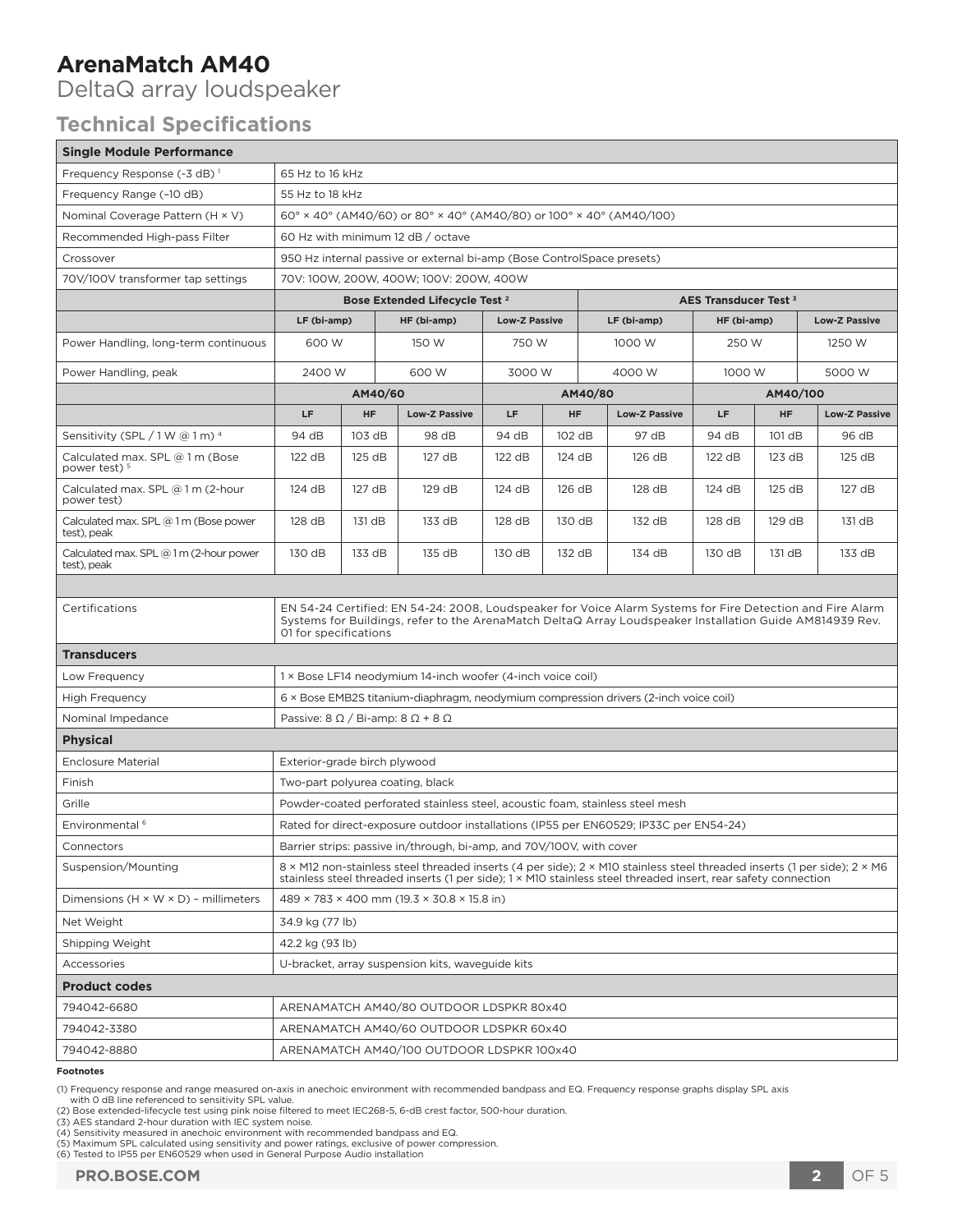# **ArenaMatch AM40**

DeltaQ array loudspeaker

### **Frequency response** (60° waveguide)



**Beamwidth** (60° waveguide)



**Frequency response** (80° waveguide)



**Beamwidth** (80° waveguide)

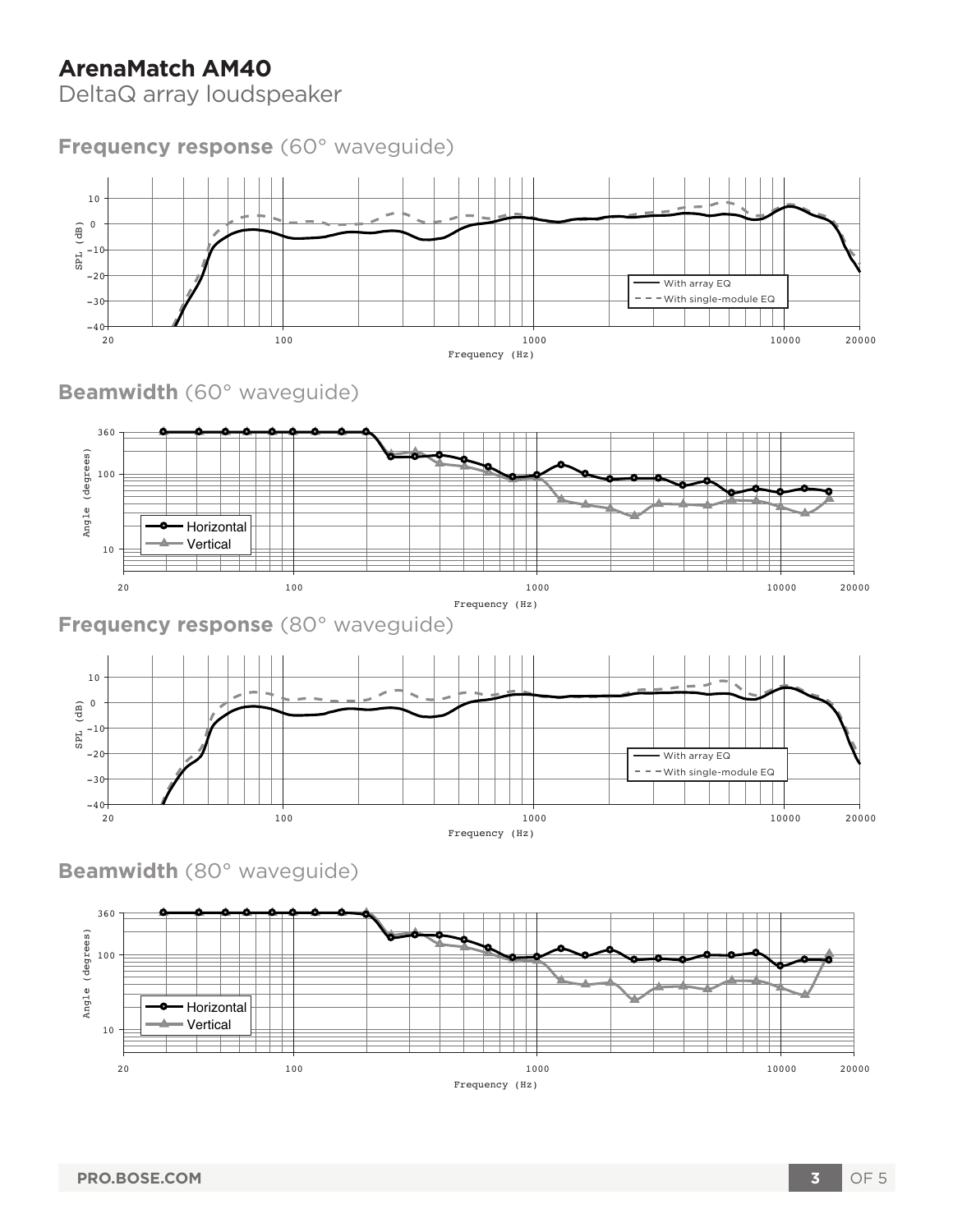# **ArenaMatch AM40**

DeltaQ array loudspeaker

**Frequency response** (100° waveguide)



**Beamwidth** (100° waveguide)